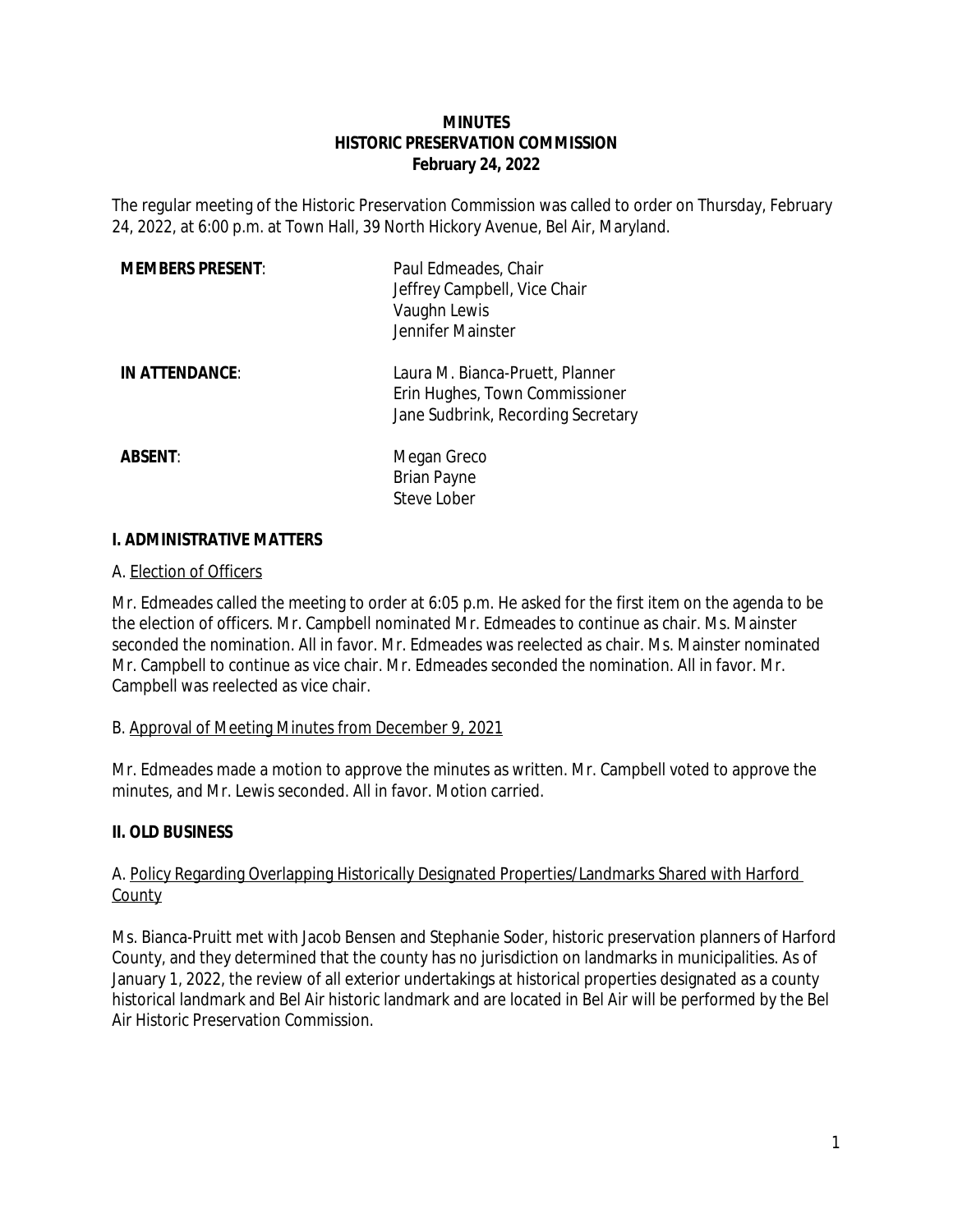## B. MAHDC Archeology Training (January 20, 2022)

Ms. Bianca-Pruitt reported that last month she and members of this committee attended pilot training at the Maryland Historical Trust. Other attendees included historic preservation commissioners from Harford County and Havre de Grace. All who attended found it informative but noted that no archeological sites have been investigated in the town of Bel Air. Ms. Bianca-Pruitt said that if any were to be discovered, it would be a "one-off." For instance, if the 1880s house on Benjamin Rd were to come up for designation or development, it would be an area worthy of investigation because there were other buildings on the site at one time. Further, if there were ever areas of potential annexation to the town, it would be of interest to hire a consultant or archeologist in case there were once outbuildings on the site.

## **III. NEW BUSINESS**

A. HA-2066 (Bosley House) Located at 510 S. Main Street

i. Request approval to demolish two lean-to additions and construct one major addition to building

Brant Hauser, architect and owner of Clark Design Group, presented on the project. They plan to demolish the two structures not original to the building and double the size of the building through a historically respectful addition. The addition would go out the back and would increase office space. Ms. Bianca-Pruitt further added that there would be no handicapped ramp, but rather a chair lift. The space would be increased by 44%. She read through the Staff Report Analysis discussing the photos and the physical samples of materials provided by Mr. Hauser. Mr. Hauser added that the siding and shutters will match the profile of the original structure while still using modern materials (vinyl), which is the goal throughout the project. Mr. Campbell asked about the timeline for when the original lean-tos were first added. Mr. Hauser was unsure, but suspected they are pre-1980. Ms. Bianca-Pruitt said the house was surveyed in 2005.

Mr. Campbell said the new structure matches eloquently, but his main concern was that because the addition would protrude out from the front of the original structure, it would change the look of the front profile of the house. Mr. Hauser said that the addition is 40 ft. back, but Mr. Campbell said it would still be seen from the road. Mr. Campbell questioned whether the stairs could be changed so as not to stick out, but Mr. Hauser countered that the site engineer cited parking complications if the stairs were changed. Mr. Campbell noted that even though the addition may be hard to see at this point, when the vegetation is removed, it will be easier to see. Mr. Campbell said he understood the reason for the bump-out but asked whether an additional parking space could be added to mitigate the stairs. Ms. Mainster agreed that the stairs out the side are obtrusive and not architecturally pleasing. Mr. Hauser reiterated that the stairs cannot be moved, nor is there room for more parking. Ms. Bianca-Pruitt added that parking in the front would take away the historical integrity of the house even more. Mr. Edmeades felt that the addition was set back far enough and that the addition of plantings may satisfy Mr. Campbell's concerns. Mr. Lewis was satisfied with the plan as presented.

Mr. Edmeades moved to vote on the plans for the Bosley House. Ms. Mainster made a motion to accept the application for 510 S. Main St. (Bosley House) as submitted with the recommendation of adding landscaping to help buffer the bump-out and stairs. Mr. Campbell seconded the motion. Mr. Edmeades, Mr. Lewis, and Ms. Mainster voted in favor. Mr. Campbell opposed. Motion passed 4 to 1.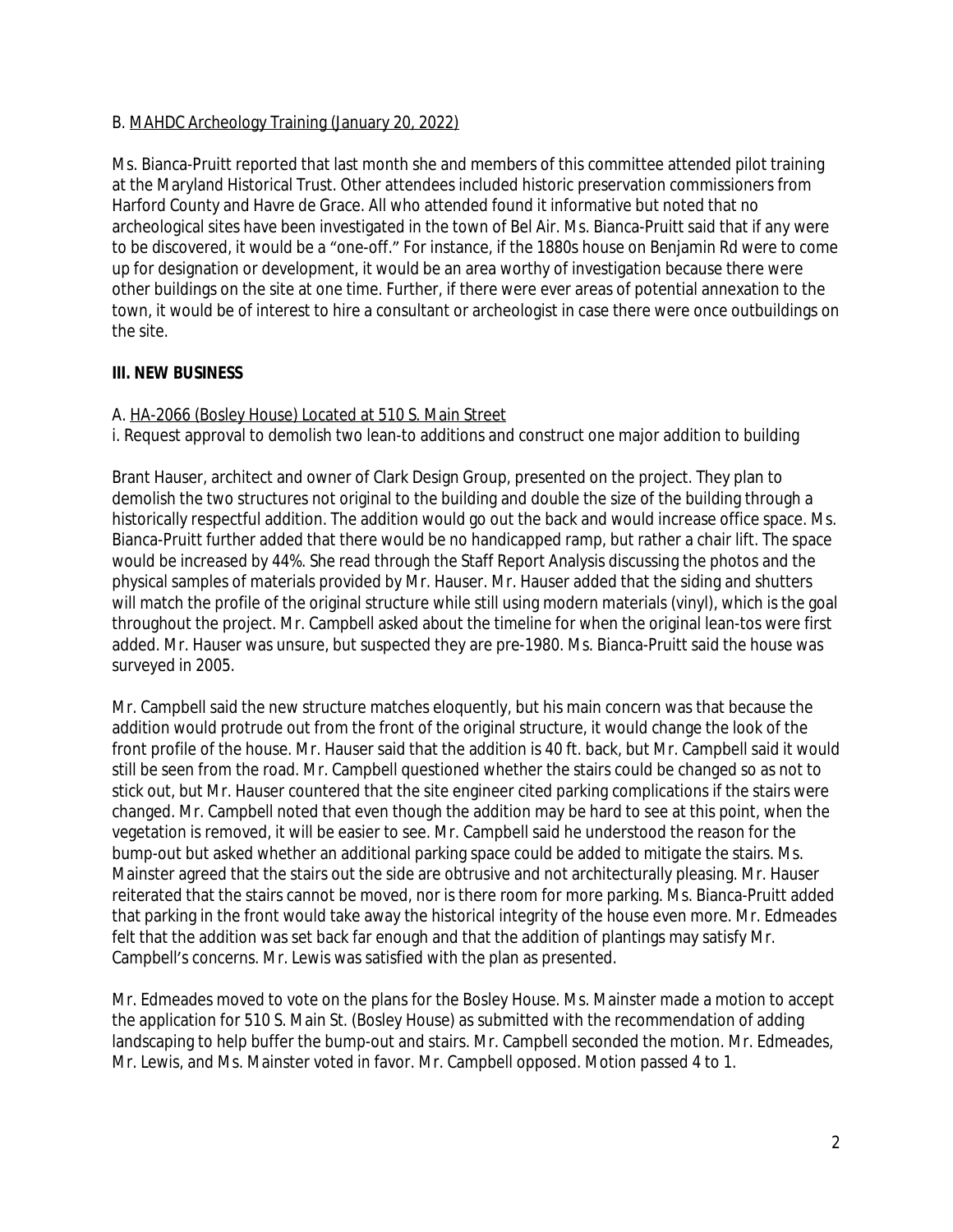Mr. Hauser asked about the procedures for obtaining the tax credit. A debate ensued over whether the committee offered the tax credit before or after the submission of invoices. Because the Bosley House's tax credit portion of the application is currently incomplete (no budget was submitted), the committee decided to make a motion to deny the tax credit. Ms. Mainster motioned to deny the tax credit, with the caveat that it will be reconsidered when the invoices are submitted. Mr. Campbell seconded the motion. All in favor. Motion carried. Mr. Edmeades clarified that the tax credit is 5% when working on a new structure versus 10% when doing work on the original structure.

## B. HA-225 (Hays House) located at 324 Kenmore Avenue

## i. Provide information on north wall repairs

Chris Potts of the Historical Society of Harford County, Inc., gave an update on the repairs to the north wall of the Hays House. She stated that an examination of the north wall revealed significant damage that formed the basis of the alteration request submitted to the Maryland Historical Trust. Mr. Twele of J.E. Twele Construction, Inc., identified numerous repair issues, including paint worn bare, peeling, sagging, siding holding moisture, inappropriate nails that caused splitting, and so on. Mr. Twele prepared a document that included twenty-one proposed repair measures for the Maryland Historical Trust. The steps included removing the siding with the hope of salvaging good pieces for use, installing a rain screen system, installing new siding, using corner and rake boards, and using appropriate nails. Their response letter was shared with the committee, which included conditional approval based on completion of itemized tasks and requirements, such as barring the use of spray foam. Ms. Potts said the historical society is now in the process of preparing requests for proposals. The estimated time frame for repairs is two to three months. Ms. Potts also informed Ms. Bianca-Pruitt of possible roof repairs. Ms. Potts would like to form a committee for the Hays House and asked members if they had any recommendations or contacts who would be interested in being on that committee. Since the onset of the pandemic, the historical society has experienced a diminishment of volunteers.

# C. HA-1311 (Bel Air United Methodist Episcopal Church located at 20 N. Main Street

## i. Request color change for previously approved fence

Louisa Keyazo presented the current color choice for the fencing of the church. She did not want to arbitrarily make the change and surprise the committee. Mr. Edmeades noted that color choices are not part of the committee's jurisdiction. Ms. Mainster concurred that the committee does not have purview over color and made a recommendation only in 2019. Mr. Campbell said it should be visually appealing and not white. The committee elected to do a motion on the decision because an application was submitted. Mr. Campbell motioned to approve the color change to the sample color provided. Ms. Mainster seconded. All in favor. Motion carried.

## D. HA-1375 (Wilgis-Bennett House) located at 139 E. Broadway

- i. Request approval for replacing existing fence with new fence
- ii. Request approval for repairing/replacing burned battens and boards on barn

Ms. Bianca-Pruitt provided background on the application requests via the staff report. The homeowner, Mr. Nate Hine, would like to replace the current two styles of fencing with one style. Over the years, the fence has been replaced piecemeal with different heights and styles. A discussion ensued over whether the committee has any jurisdiction over the fencing because it cannot be seen from the road. It was determined that they did not, short of making recommendations on what would be the preferred style of fencing.